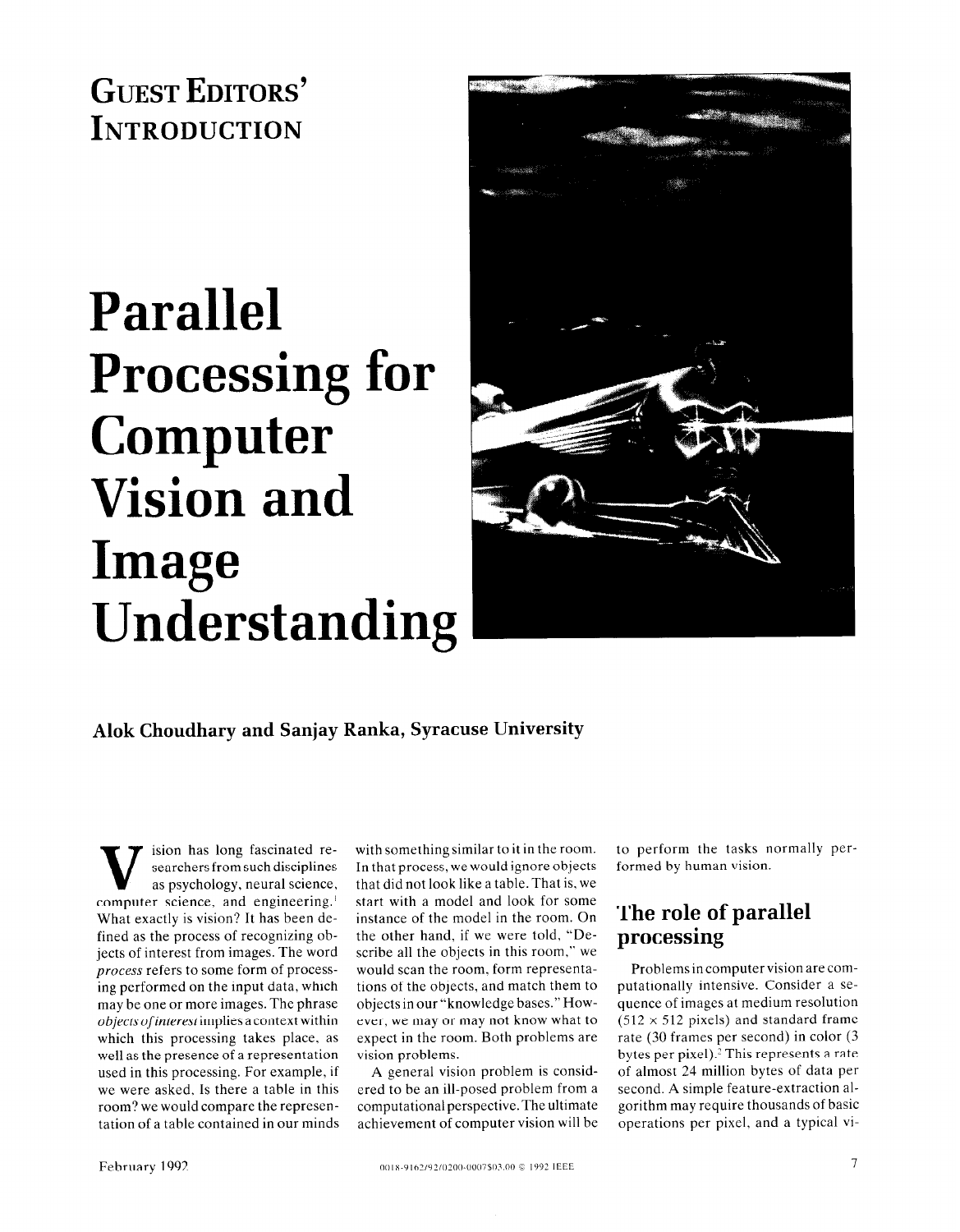### Levels of processing

Low. This level is normally termed bottom-up processing.<sup>2</sup> Most image-processing operations fall into this category. Input data includes images or simple transformations of images. Computations in low-level processing are regular, exhibit high spatial parallelism, and mainly involve numeric processing. These computations are well suited for both SIMD (single instruction, multiple data) and MIMD (multiple instruction, multiple data) architectures. Example algorithms include edge detection, filtering operations, and connected component labeling.

Intermediate. This category conveniently bridges bottom-up (lowlevel) and top-down (high-level) processing.' Computations in this category manipulate symbolic and numeric data. Examples of symbolic data include edges and lines commonly referred to as tokens. Processing on this level attempts to build a coalition of tokens to extract meaningful entities, for example, forming rectangles from lines. Computations are normally data dependent and irregular. They are suitable for medium- to coarsegrain parallelism in MIMD mode, although a subset of computations also can be performed efficiently on SIMD architectures.

High. Tasks on this level are normally top-down (or model-directed). However, processing is not so well defined as on the other two levels. The model of the "world" drives the processing. The world represents a database of objects, their possible poses, and interrelationships in a context. For example, a model of a car has descriptions of wheels, doors, etc., and constraints describing their relationships. Furthermore, processing in this domain may require reexecuting algorithms from the other two levels. Although parallelism on computations at this level is not well understood, it is believed necessary to dynamically schedule computations. The diversity and highly data-dependent nature of computations make this level of processing largely suitable for MIMD parallelism.



Figure 1. Performance requirements for "Grand Challenge" problems.<sup>4</sup>

sion system requires significantly more complex computations. As you can see, parallel computing is essential to solving such a problem.

In fact, the need to speed up imageprocessing computations brought parallel processing into the computer vision domain. Most image-processing algorithms are inherently parallel because they involve similar computations for all pixels in an image. This has inspired the development of array processors. For example, NASA Goddard Center's MPP<sup>3</sup> has a  $128 \times 128$  processor mesh-connected array specifically built for image processing.

A mesh architecture connects each processor to four neighboring processors: north, south, east, and west. It is suitable for image processing because its structure closely mimics that of a two-dimensional image. It also provides an efficient local communication structure.

However, the lack of efficient global Current status. Parallel processing has communication capabilities in a mesh taken tremendous strides in the last

architecture — and the requirement for fast top-down and bottom-up image pro $c \cdot$  cessing  $-$  led researchers to propose another architecture known as a "pyramid." This architecture normally consists of several levels of meshes in which the top level has one processor and each succeeding level has four times as many processors as its parent array. In addition to the mesh interconnections within each level, each processor is also connected to its four children (except in the bottom layer) and to its parent (except for the root). Therefore, a pyramid architecture maintains several levels of image representations simultaneously. Both mesh and pyramid architectures have contributed significantly to the understanding and development of new algorithms for image analysis and vision, and have considerably influenced the subsequent designs of parallel architectures for vision.

### 8 COMPUTE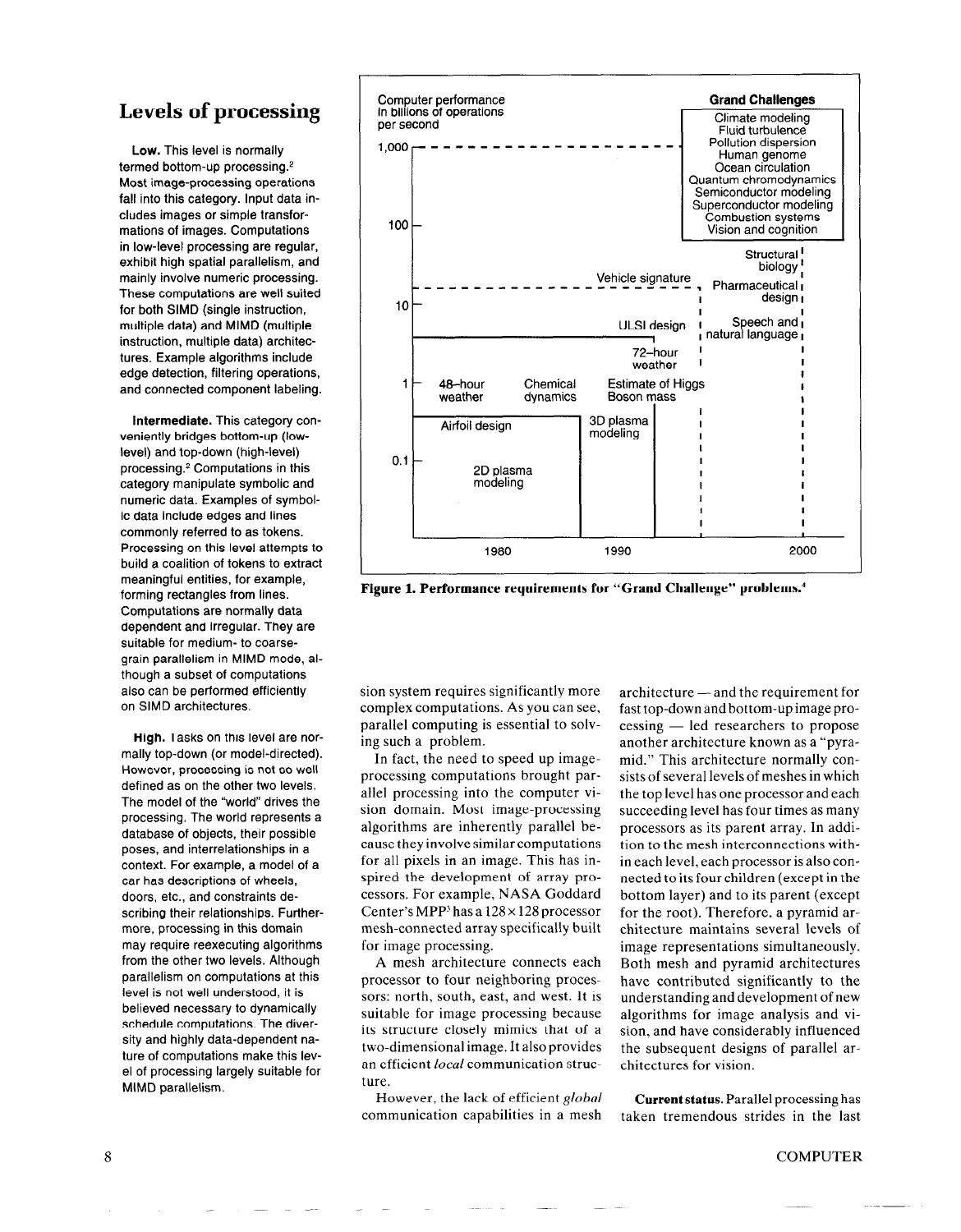decade, enabling scientists to perform very large scientific computations that were impractical a few years ago. But the immense computational challenge presented by vision is still to be met. In fact, compared to the impact of parallel processing in other areas, its impact in the vision domain has been minimal for several reasons.

A typical vision system requires integrating algorithms from diverse areas such as image processing, numerical analysis, graph theory, artificial intelligence, and databases. There is no clear understanding and consensus on how to achieve this. Specific problems in integration can also be attributed to a lack of understanding of the vision process itself, even if the computations and parallelism of some individual components are well understood.

Currently, the dominant approach to characterizing vision computations is to classify the processing requirements into three levels: low, intermediate, and high. The most recent imageunderstanding benchmark<sup>2</sup> embodies this characterization. The accompanying sidebar presents a brief overview of each level.

Recent efforts in architectural design and development have embedded architectural components for each level of processing into one integrated architecture (as explained in the sidebar). Compared to the progress in architectural advances in general-purpose parallel processing for other scientific disciplines, however, architectural advances for vision systems are in their infancy.

### Future directions

Artificial vision is one of the "Grand Challenges" identified by the federal government's High-Performance Computing and Communication (HPCC) initiative4 (see Figure 1). Solving these problems is expected to require raw computational power between 100 and 1,000 billions of operations per second. Besides raw computational needs, other issues must be addressed to efficiently use parallel processing in solving vision problems.

Architectures. As discussed, vision problems span a broad spectrum of computations suitable for different types of architecture (like special-pur-

pose, SIMD, and MIMD). The compu- sensors. They also place physical consome form of heterogeneity in an ar- such systems.  $\blacksquare$ chitecture for vision. The challenge for researchers is to capitalize on the advancementsin multiprocessor technology and incorporate them optimally into an architecture suitable for vision problems.

System integration. A straightforward integration of different types of archi tectures into one organization may not papers, and shaping the theme. We also thank<br>be efficient for solving vision problems Bruce Shriver, the former EIC, for his enbe efficient for solving vision problems. The integration must incorporate appropriate control and communication structures suitable for providing the necessary interaction between various nology Center at Syracuse University, parts. It should also reflect the peculiarities of vision systems. In simple terms. an integrated organization should not be visible to a user as a collection of their contributions and discussions with us.<br>beta reconoculations but should We are grateful to Azriel Rosenfeld for sharheterogeneous components but should We are grateful to Azriel Rosenfeld for shar-<br>ing his views on the issue theme and for many provide a unified view of a machine in which heterogeneity is transparent to the user. Finally, we thank Grace Lanni and Carla

**Programming models and software**  $\overline{1}$  in total, 25 submissions were received for tools. Development of these items has this special issue of Computer. The eight lagged far behind progress made in ar-<br>articles selected are of high quality, but unranged far bening progress made in a<sup>1-</sup> fortunately, many other interesting articles chitectures. Vision-processing requirements present a greater challenge be-<br>This work was partially supported by DARferent types of processing while hiding the details of a heterogeneous system.

Software tools are necessary to provide users a friendly platform on which they can develop applications. If users  $\mathbf{Reference}$ learning machine organization intimately in order to use these tools, the gains from parallel processing will be limited. Tools are also important for users to rapidly prototype and experiment with their algorithms. This is critical to developing and testing new techniques to solve problems in the vision domain.

Real-time vision. Examples of rea! time vision applications include robotics and autonomous land vehicles. Such applications not only demand high performance but also require predictable performance and a capability to interact with the environment (as in active vision) through efficient interface with

tations in various stages of processing straints such as size, power consumpnot only need to execute concurrently tion, cost, and robustness on a parallel in a system but also must interact with system. Therefore, special-purpose pareach other. Hence, the future entails allel computing may yet have a role in

### Acknowledgments

We thank Jon T. Butler, editor-in-chief of Computer, for his invaluable help in all aspects of this issue, including gathering reviews, interpreting their results, selecting couragement and subsequent approval of this special issue. We acknowledge the support of the Center for Applications and Software Engineering, a New York State Tech-Department of Electrical and Computer Engineering and School of Computer Science. We also thank the reviewers for their timely and invaluable reviews. and the authors for enlightening discussions. We acknowledge support from Texas Instruments and IBM. Shaw for their professional handling of manuscripts and reviews.

could not be included.

cause vision requires programming PA under contract No. DABT63-91-C-0028. models and subsequent languages pow- The ideas expressed do not necessarily reerful and flexible enough to handle difgovernment, and no official endorsement should be inferred.

- 1. D. Marr, Vision, W.H. Freeman and Co., San Francisco, Calif., 1982.
- 2. C. Weems et al., "The DARPA Image Understanding Benchmark for Parallel Computers," J. Parallel and Distributed Computing, Jan. 1991, pp. 1-24.
- 3. K.E. Batcher, "Design of a Massively Parallel Processor," IEEE Trans. Computers, Vol. C29, No. 9, Sept. 1980, pp. 836-840.
- 4. "Grand Challenges: High Performance Computing and Communications," report by the Committee on Physical, Mathematical, and Engineering Sciences, Office of Science and Technology Policy, 1991.